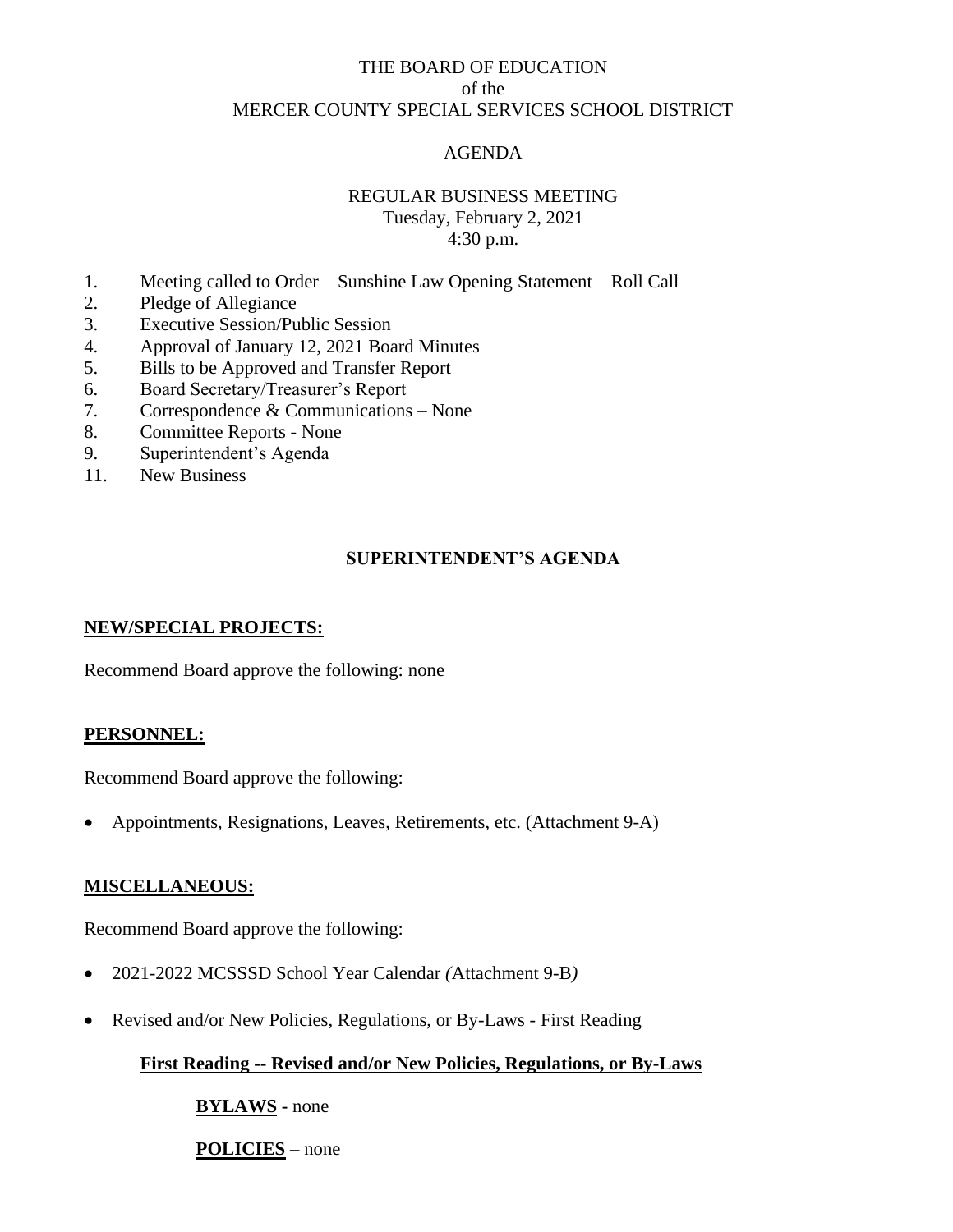# **REGULATIONS** - none

#### **Second Reading -- Revised and/or New Policies, Regulations, or By-Laws**

# **BYLAWS**

0167 Public Participation in Board Meetings

**POLICIES** - none

**REGULATIONS** - none

**ABOLISHED -- Policies, Regulations, or By-Laws** – none

#### **REPORTS:**

Recommend Board approve the following:

- Fire and Security Drill(s) for the month of January 2021: none
- Harassment, Intimidation & Bullying as of January 2021

| <b>Month</b> | <b>Investigations</b> | <b>HIB</b> | <b>Non-HIB</b> |
|--------------|-----------------------|------------|----------------|
| July         |                       |            |                |
| August       |                       |            |                |
| September    |                       |            |                |
| October      |                       |            |                |
| November     |                       |            |                |
| December     |                       |            |                |
| January      |                       |            |                |
| <b>TOTAL</b> |                       |            |                |

• Enrollment Data as of January 2021

|               | July | Aug | <b>Sep</b> | Oct | <b>Nov</b> | Dec | Jan | Feb | <b>Mar</b> | Apr | <b>May</b> | Jun<br>e |
|---------------|------|-----|------------|-----|------------|-----|-----|-----|------------|-----|------------|----------|
| 2019-<br>2020 | 497  | 498 | 548        | 546 | 546        | 551 | 544 | 559 | 563        | 561 | 561        | 560      |
| 2020-<br>2021 | 428  | 428 | 496        | 501 | 503        | 505 | 506 |     |            |     |            |          |